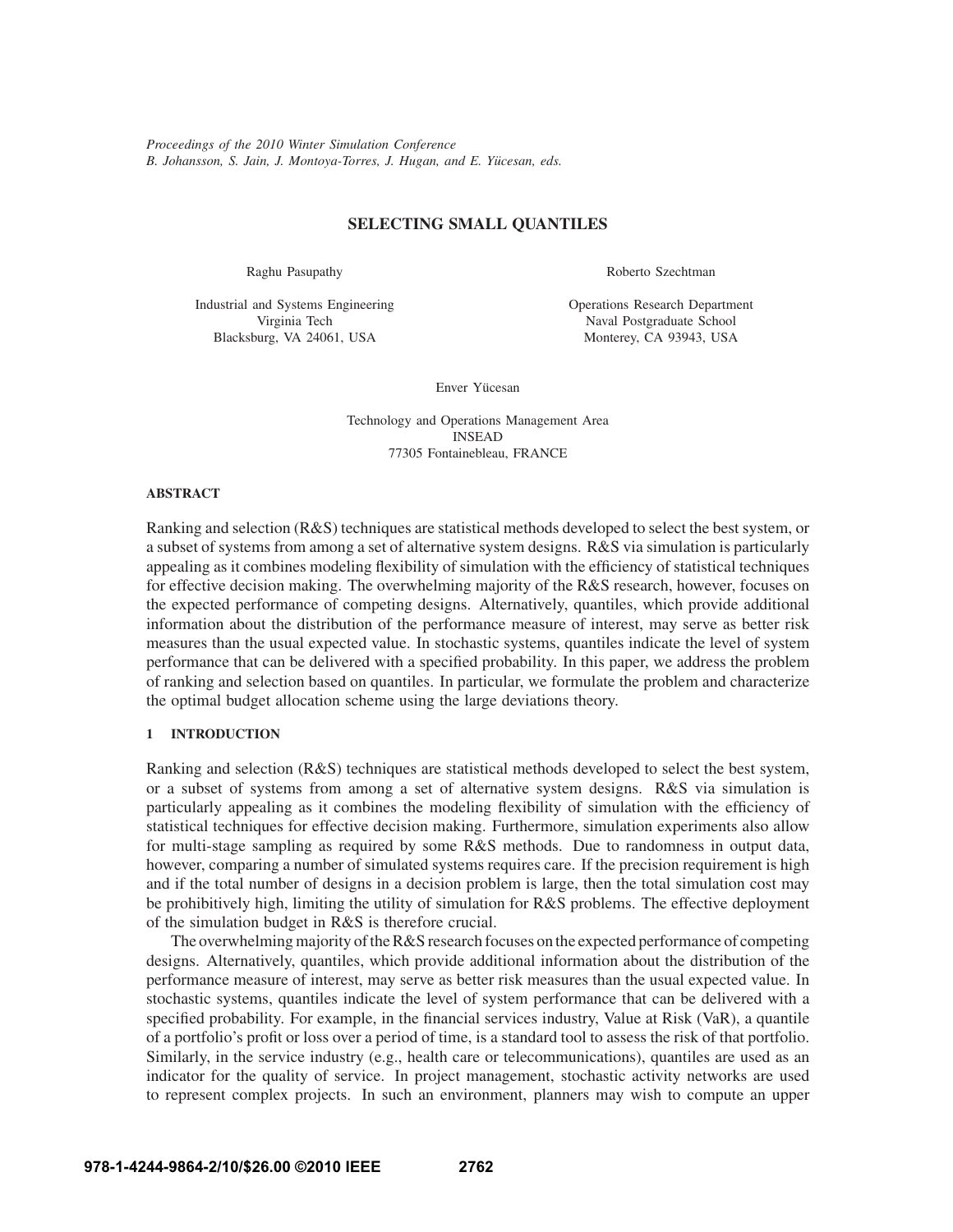bound on the completion time of the project that would hold with high probability. Similarly, in a newsvendor setting, where a procurement or production quantity must be determined before the market uncertainties are resolved, the optimal quantity, the one that maximizes expected profit, is given by the quantile driven by the demand-supply mismatch costs. Finally, in simulation analysis (or, more generally, in statistics), the critical values for test statistics, confidence intervals, and sequential sampling procedures are expressed as quantiles.

The estimation of quantiles, however, differs considerably from that of expectations. A thorough review of quantile estimation for independent and identically distributed (IID) data is given by Serfling (1980). To improve quantile estimation, authors such as Hsu and Nelson (1990) and Hesterberg and Nelson (1998) apply control variates, while Glynn (1996) uses importance sampling, and Avramidis and Wilson (1998) deploy correlation-induction strategies to obtain variance reduction in simulation-based quantile estimation. Closer to our work, Jin, Fu, and Xiong (2003) provide probabilistic error bounds for simulation quantile estimators using large deviations techniques. Hong (2009) develops an estimator based on infinitesimal perturbation analysis while Liu and Hong (2007) develop kernel estimators for assessing quantile sensitivities. Batur and Choobineh (2009) have recently introduced approaches for quantile-based system selection.

In this paper, we address the problem of identifying the populations that correspond to the *m* smallest quantiles by sampling independently from *d* populations. By using the large deviations framework, we characterize the optimal sampling (or budget allocation) scheme that minimizes the probability of incorrect selection given a fixed sampling budget. The remainder of the paper is organized as follows: in the next section, we formally define the problem. We then characterize the budget allocation scheme. As this characterization leads to a difficult, nested optimization problem, we turn our focus to a special case, where we wish to identify those populations whose quantiles exceed a threshold value. We conclude the paper with a number of simple illustrations.

## **2 PROBLEM DEFINITION**

Suppose we have *d* populations from which we can independently sample. Let  $X_i$  be a random variable sampled from population *i* with distribution function  $F_i(\cdot)$ . Let  $q_i$  be the  $\alpha_i$ -quantile of population *i*; that is

$$
q_i = \inf\{k : F_i(k) \ge \alpha_i\}.
$$

Throughout we assume that  $(F_i(\cdot): i = 1, \ldots, d)$  and  $(q_i : i = 1, \ldots, d)$  are unknown, and that  $0 < \alpha_i < 1$ . The goal is to determine the populations that correspond to the *m* smallest quantiles, where the *m*'th smallest quantile is different than the  $m+1$ 'st smallest quantile. Hence, without loss of generality, we suppose that

$$
q_1 \leq q_2 \leq \cdots \leq q_m < q_{m+1} \leq \cdots \leq q_d.
$$

The simulation budget is *n*,  $\mathbf{p} = (p_1, \ldots, p_d)$  is the vector of fractional allocations, and  $n_i = [np_i]$  is the sample size of population *i*. Let  $(X_{i,k}: k = 1, \ldots, n_i)$  be a collection of IID random samples drawn from  $F_i$ , and  $X_{i,1:n_i} \leq \cdots \leq X_{i,n_i:n_i}$  the ordered samples of population *i*. The  $\alpha_i$ -quantile estimator is  $X_{i,\lceil \alpha_i n_i \rceil:n_i}$ , where  $\lceil \cdot \rceil$  is the ceiling operator.

To simplify the notation define the sets  $\mathscr{A} = \{1, ..., m\}$  and  $\mathscr{B} = \{m+1, ..., d\}$ . An incorrect selection (IS) occurs when  $\max_{i \in \mathcal{A}} X_{i, [\alpha_i n_i] : n_i} \ge \min_{j \in \mathcal{B}} X_{j, [\alpha_j n_j] : n_j}$ . A lower bound for  $P(IS)$  is

$$
\max_{i\in\mathscr{A},j\in\mathscr{B}} P(X_{i,\lceil \alpha_in_i\rceil:n_i}\geq X_{j,\lceil \alpha_jn_j\rceil:n_j})\leq P(IS),
$$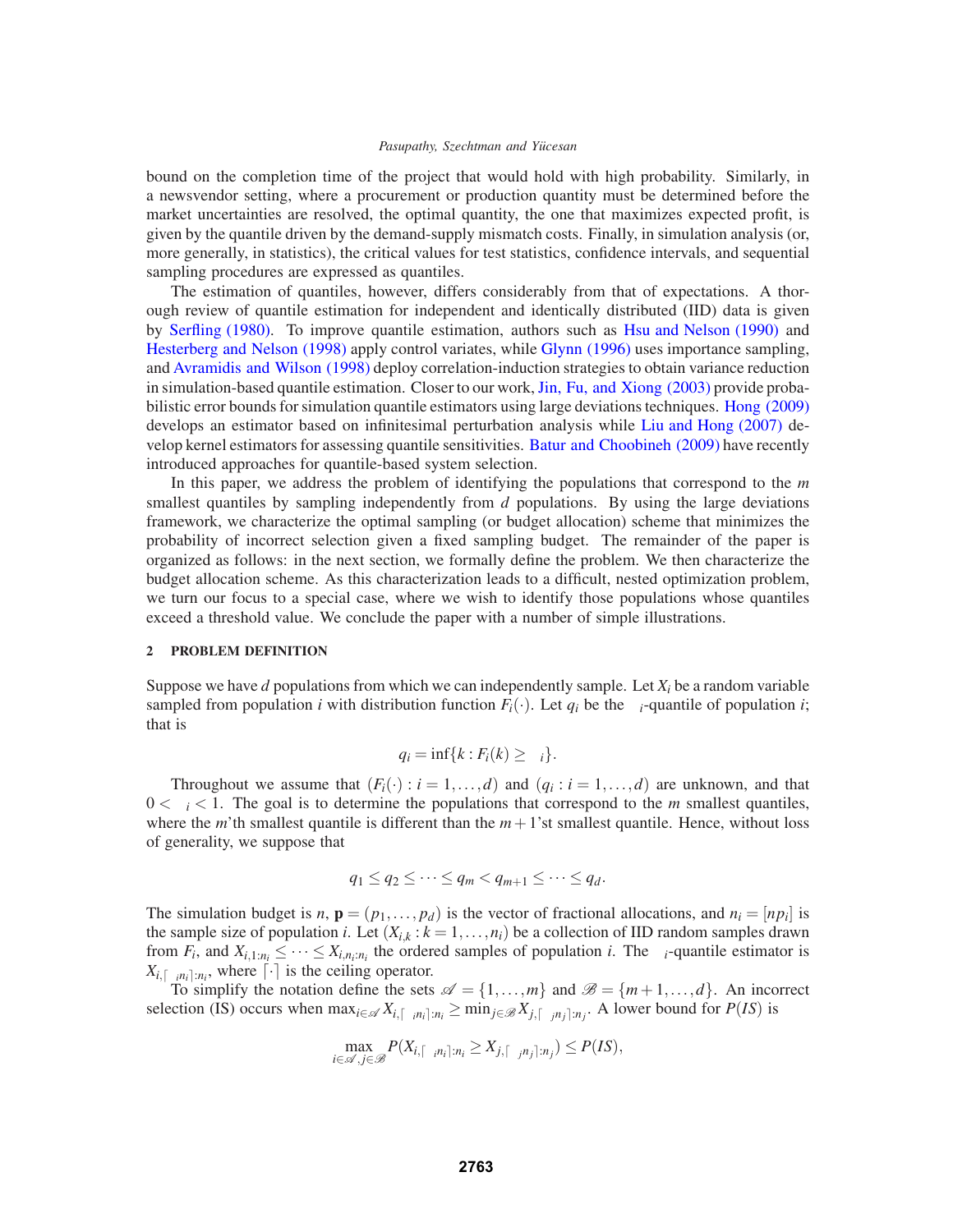and an upper bound for *P*(*IS*) is

$$
P(IS) = P(\cup_{i \in \mathscr{A}, j \in \mathscr{B}} X_{i, [\alpha_i n_i], n_i} \ge X_{j, [\alpha_j n_j], n_j}) \le |\mathscr{A}| \times |\mathscr{B}| \max_{i \in \mathscr{A}, j \in \mathscr{B}} P(X_{i, [\alpha_i n_i], n_i} \ge X_{j, [\alpha_j n_j], n_j}).
$$

Hence, if

$$
\frac{1}{n}\log P(X_{i,\lceil \alpha_i n_i \rceil:n_i} \geq X_{j,\lceil \alpha_j n_j \rceil:n_j}) \to -G_{i,j}(p_i,p_j)
$$

as  $n \rightarrow \infty$  for some rate function  $G_{i,j}$ , we have that

$$
\frac{1}{n}\log P(IS) \to -\min_{i \in \mathscr{A}, j \in \mathscr{B}} G_{i,j}(p_i, p_j).
$$

as  $n \to \infty$ . The rate functions  $G_{i,j}(p_i, p_j)$  depend on the large deviations of  $X_{i,[\alpha_i,n_i]:n_i}$ , which are treated next.

In preparation,

# **3 CONTINUOUS CASE**

If  $X_i$  has density  $f_i(\cdot)$ , then it can be shown (Serfling (1980), pp.85) that  $X_{i,\lceil \alpha_i n_i \rceil:n_i}$  has the density

$$
f_{i,n_i}(t) = n_i \binom{n_i-1}{\lceil \alpha_i n_i \rceil-1} [F_i(t)]^{\lceil \alpha_i n_i \rceil-1} [1 - F_i(t)]^{n_i - \lceil \alpha_i n_i \rceil} f_i(t).
$$

For  $-\infty < \theta < \infty$  and *t* in the support of  $X_i$  define

$$
g_i(t) = \theta t + \alpha_i \log \left( \frac{F_i(t)}{\alpha_i} \right) + (1 - \alpha_i) \log \left( \frac{1 - F_i(t)}{1 - \alpha_i} \right),\tag{1}
$$

and

$$
\Lambda_{i,n_i}(\theta) = \log E \exp(\theta X_{i,\lceil \alpha_i n_i \rceil:n_i}).
$$

When  $g_i(\cdot)$  is strictly concave and twice differentiable, it has a unique global maximizer  $\tau_i(\theta)$  satisfying  $g'_i(t) = 0$ . Observe that if  $0 < \alpha_i < 1$  then  $0 < F(\tau_i(\theta)) < 1$ , for otherwise  $g(\tau_i(\theta)) = -\infty$  and we know that  $g_i(q_i) = \theta q_i$  is feasible and greater than  $-\infty$ . Let

$$
\Lambda_i(\theta) = g_i(\tau_i(\theta)). \tag{2}
$$

**Proposition 1.** *If population i has a density*  $f_i(t)$  *with bounded first derivative and the function*  $g_i(\cdot)$ *is twice differentiable with*  $\sup g''(t) < 0$ *, then* 

$$
\lim_{n_i \to \infty} \frac{1}{n_i} \Lambda_{i,n_i}(n_i \theta) = \Lambda_i(\theta).
$$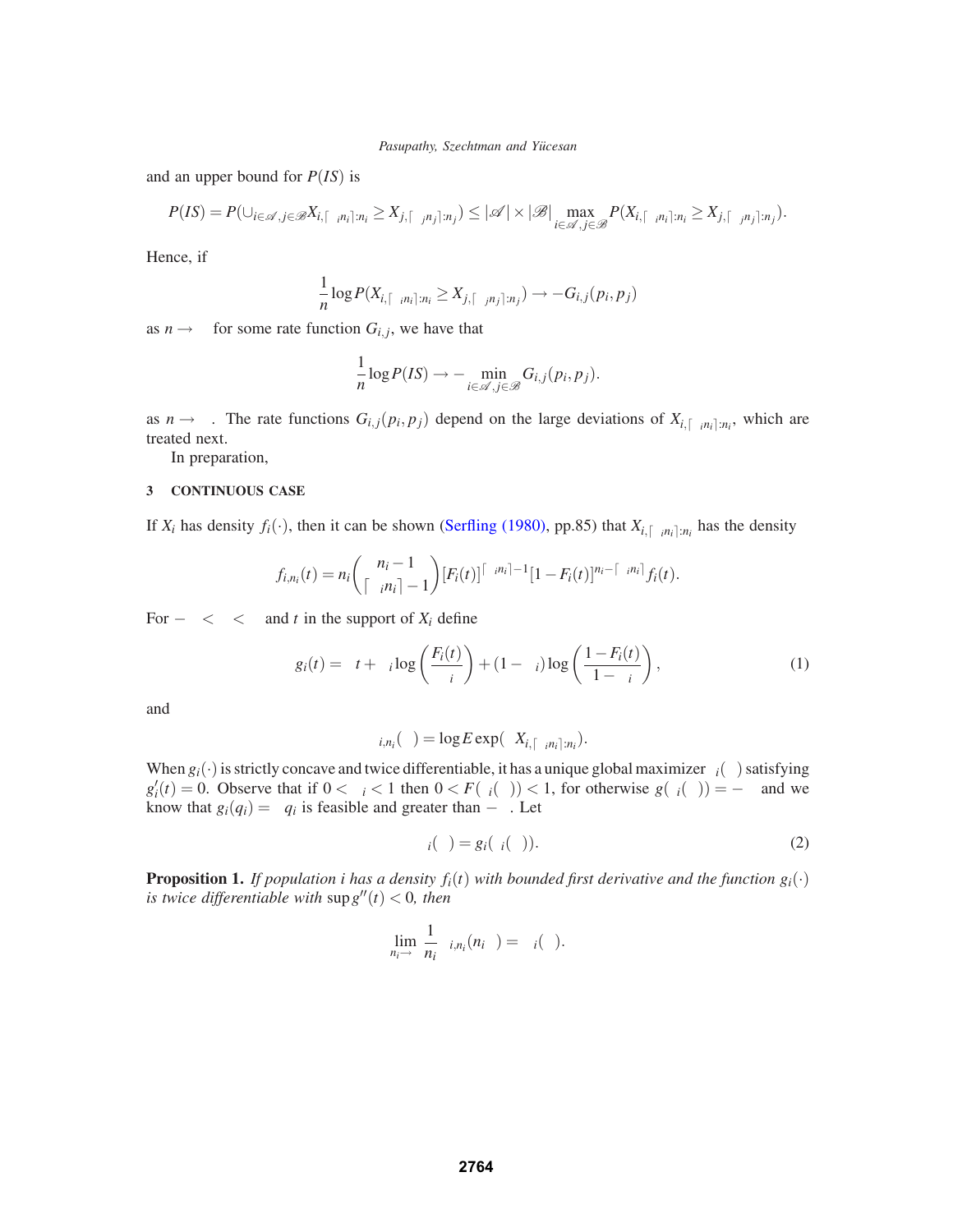*Proof.* From the definition of  $f_{i,n_i}$  we have

$$
\Lambda_{i,n_i}(n_i\theta) = \log \left(n_i \binom{n_i-1}{\lceil \alpha_i n_i \rceil-1} \right) + \log \int \exp(n_i\theta t) [F_i(t)]^{\lceil \alpha_i n_i \rceil-1} [1 - F_i(t)]^{n_i - \lceil \alpha_i n_i \rceil} f_i(t) dt
$$
\n
$$
= \log \left(n_i \binom{n_i-1}{\lceil \alpha_i n_i \rceil-1} \right) + \log \int \exp(n_i(g_i(t) + \alpha_i \log(\alpha_i) + (1 - \alpha_i) \log(1 - \alpha_i))) R_i(t) f_i(t) dt,
$$
\n(3)

where  $R_i(t) = [F_i(t)]^{\lceil \alpha_i n_i \rceil - \alpha_i n_i - 1} [1 - F_i(t)]^{n_i \alpha_i - \lceil \alpha_i n_i \rceil}$ . Since  $g_i(t)$  is twice differentiable everywhere, Taylor's Theorem (see Serfling (1980)) for  $g_i(t)$  around its global minimum  $\tau_i(\theta)$  yields

$$
g_i(t) = g_i(\tau_i(\theta)) + \frac{(t - \tau_i(\theta))^2}{2} g_i''(\xi),
$$
\n(4)

where  $\xi$  lies between  $\tau_i(\theta)$  and *t*. Plugging (4) in (3) and dividing through by  $n_i$ , we have

$$
\frac{1}{n_i} \Lambda_{i,n_i}(n_i \theta) = \frac{1}{n_i} \log \left( n_i \binom{n_i - 1}{\lceil \alpha_i n_i \rceil - 1} \right) + g_i(\tau_i(\theta)) + \alpha_i \log(\alpha_i) + (1 - \alpha_i) \log(1 - \alpha_i) + \frac{1}{n_i} \log \int \exp \left( \frac{n_i}{2} (t - \tau_i(\theta))^2 g''(\xi) \right) R_i(t) f_i(t) dt.
$$
\n(5)

The binomial term on the right-hand side of (5) becomes

$$
n_i\binom{n_i-1}{\lceil\alpha_i n_i\rceil-1}=\frac{n_i!}{(n_i-\lceil\alpha_i n_i\rceil)!(\lceil\alpha_i n_i\rceil-1)!},
$$

and Stirling's formula leads to

$$
\lim_{n_i \to \infty} \frac{1}{n_i} \log \left( \frac{n_i!}{(n_i - \lceil \alpha_i n_i \rceil)! (\lceil \alpha_i n_i \rceil - 1)!} \right) = -(1 - \alpha_i) \log(1 - \alpha_i) - \alpha_i \log(\alpha_i). \tag{6}
$$

Changing variables yields

$$
\frac{1}{n_i} \log \int \exp \left(\frac{n_i}{2} (t - \tau_i(\theta))^2 g''(\xi)\right) R(t) f_i(t) dt = \frac{1}{n_i^{3/2}} \log \int \exp \left(\frac{t^2}{2} g''(\xi)\right) R(\tau_i(\theta) + t n^{-1/2}) f_i(\tau_i(\theta) + t n^{-1/2}) dt
$$

Expanding  $R(\cdot)$  and  $f_i(\cdot)$  about  $\tau_i(\theta)$  results in

$$
R(\tau_i(\theta) + t n^{-1/2}) = R(\tau_i(\theta)) + \frac{t}{\sqrt{n}} R'(\eta_1)
$$
\n(7)

and

$$
f_i(\tau_i(\theta)+tn^{-1/2})=f_i(\tau_i(\theta))+\frac{t}{\sqrt{n}}f'_i(\eta_2),
$$

for  $\eta_1$  and  $\eta_2$  between  $\tau_i(\theta)$  and  $\tau_i(\theta)+tn^{-1/2}$ .

We saw earlier that  $0 < F(\tau_i(\theta)) < 1$ , which results in  $R(\tau_i(\theta))$  and  $R'(\tau_i(\theta))$  finite in (7). The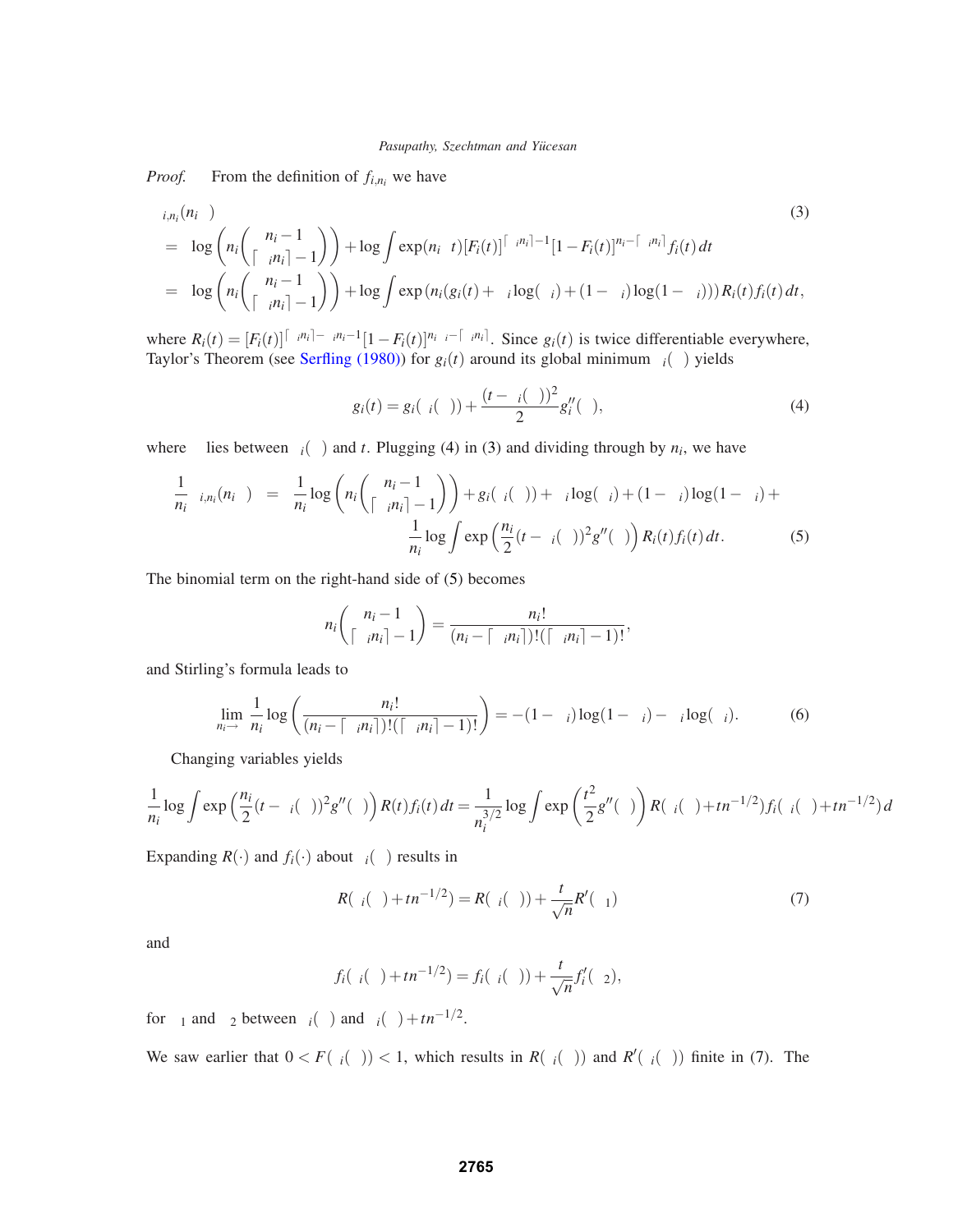two assumptions then lead to

$$
\frac{1}{n_i^{3/2}} \log \int \exp\left(\frac{t^2}{2}g''(\xi)\right) R(\tau_i(\theta) + tn^{-1/2}) f_i(\tau_i(\theta) + tn^{-1/2}) dt
$$
\n
$$
= \frac{1}{n_i^{3/2}} \log \int \exp\left(\frac{t^2}{2}g''(\xi)\right) \left( R(\tau_i(\theta)) f_i(\tau_i(\theta)) + O\left(\frac{t}{n_i^{1/2}}\right) \right) dt
$$
\n
$$
\to 0,
$$
\n(8)

as  $n_i \rightarrow \infty$ .

We conclude from (5), (6), and (8) that  $\lim_{n\to\infty} n_i^{-1} \Lambda_{i,n_i}(n_i \theta) = \Lambda_i(\theta)$ .  $\Box$ 

# **4 DISCRETE CASE**

Towards stating an analogous result for the discrete case, let us use a narrower definition of a quantile. Let  $q_i$  be the  $\alpha_i$ -quantile of population *i*, meaning that

$$
F_i(q_i)=\alpha_i.
$$

Suppose  $X_i$  is supported on the countable set  $\mathcal{L}$ . Then (ignoring issues due to non-integral  $n_i\alpha_i$ ), it is seen that  $X_{i,[\alpha,n_i]:n_i}$  has the probability mass function

$$
\Pr\{X_{i,\lceil\alpha_in_i\rceil:n_i}=t\}=\binom{n_i}{\lceil\alpha_in_i\rceil}(\lceil F_i(t)\rceil^{\lceil\alpha_in_i\rceil}-\lceil F_i(t^-)\rceil^{\lceil\alpha_in_i\rceil})[1-F_i(t)]^{n_i-\lceil\alpha_in_i\rceil}, \quad t\in\mathscr{L}
$$

where  $F_i(t^-) = Pr\{X_i < t\}.$ 

Before we state the main result for the discrete context, we note the following simple proposition without proof.

**Proposition 2.** Let  $\{a_{1,n}\}, \{a_{2,n}\}, \ldots$  be a finite number of positive-valued sequences with

$$
\lim_{n\to\infty}\frac{1}{n}\log a_{j,n}=a_j.
$$

*Then,*

$$
\lim_{n\to\infty}\frac{1}{n}\log\left(\sum_j a_{j,n}\right)=\text{Max}_j\{a_j\}.
$$

We are now ready to state the main result in the discrete context.

**Proposition 3.** *Suppose*  $X_i$  *has finite support*  $\mathcal{L}$ *, and satisfies*  $Pr{X_i = t} > 0$  *for each*  $t \in \mathcal{L}$ *. Furthermore, suppose that the function*  $g_i(\cdot)$  *has a unique maximum at*  $\tau_i(\theta)$  *and that*  $g_i(t)$  *is strictly increasing (decreasing) for*  $t < \tau_i(\theta)$  *(resp., t >*  $\tau_i(\theta)$ *). Then* 

$$
\lim_{n_i\to\infty}\frac{1}{n_i}\Lambda_{i,n_i}(n_i\theta)=\Lambda_i(\theta).
$$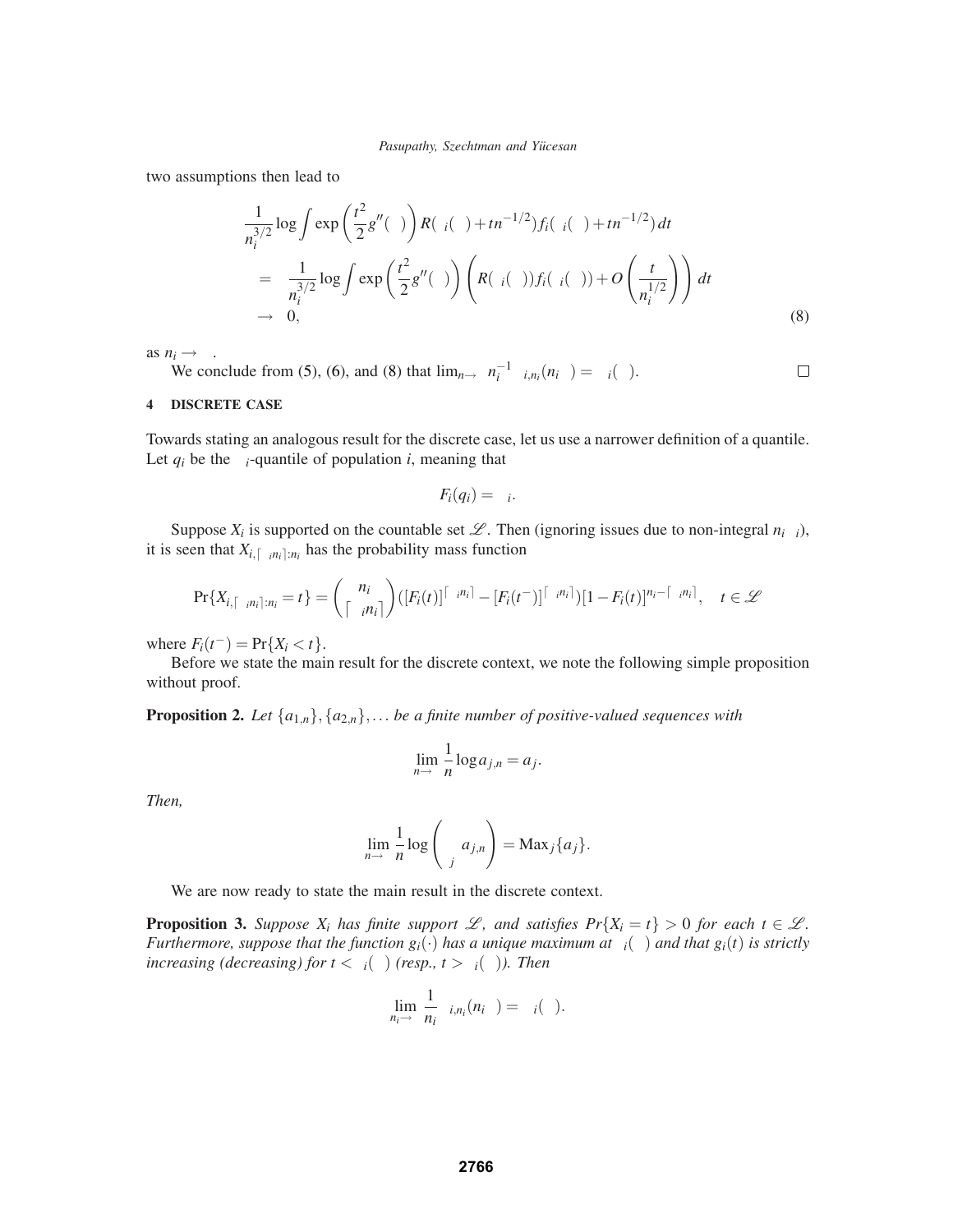*Proof.* Denote  $p_i(t) = \Pr{X_{i, [\alpha_i n_i]} : n_i = t}$ ,  $t_m = \max\{t : t \in \mathcal{L}\}\$ , and  $\mathcal{L}' = \mathcal{L} \setminus \{t_m\}$ . (Since  $p_i(t_m) = 0$ , we see that  $g_i(t_m) = -\infty$  and hence  $\tau_i(\theta) \neq t_m$ .) We have

$$
\lim_{n_i \to \infty} \frac{1}{n_i} \Lambda_{i,n_i}(n_i \theta) = \lim_{n_i \to \infty} \frac{1}{n_i} \log \left( \sum_{t \in \mathcal{L}'} p_i(t) \exp\{n_i \theta t\} \right).
$$
 (9)

We will show that

$$
\lim_{n_i \to \infty} \frac{1}{n_i} \log (p_i(t) \exp\{n_i \theta t\}) = g_i(t) \quad \forall t \in \mathcal{L}'.
$$
\n(10)

The assertion of the theorem then follows from applying Proposition 2 to (9) and (10).

To show (10), we notice that

$$
\frac{1}{n_i} \log (p_i(t) \exp\{n_i \theta t\})
$$
\n
$$
= \theta t + \frac{1}{n_i} \log p_i(t)
$$
\n
$$
= \theta t + \frac{1}{n_i} \log \left(\frac{n_i}{\lceil n_i \alpha_i \rceil}\right) + \frac{1}{n_i} \log(F_i(t)^{\lceil n_i \alpha_i \rceil} - F_i(t^{-})^{\lceil n_i \alpha_i \rceil}) + \frac{(n_i - \lceil n_i \alpha_i \rceil)}{n_i} \log(1 - F_i(t))
$$
\n
$$
= \theta t + \frac{1}{n_i} \log \left(\frac{n_i}{\lceil n_i \alpha_i \rceil}\right) + \frac{1}{n_i} \log F_i(t)^{\lceil n_i \alpha_i \rceil} + \frac{1}{n_i} \log \left(\frac{F_i(t)^{\lceil n_i \alpha_i \rceil} - F_i(t^{-})^{\lceil n_i \alpha_i \rceil}}{F_i(t)^{\lceil n_i \alpha_i \rceil}}\right) + \frac{n_i - \lceil n_i \alpha_i \rceil}{n_i} \log(1 - F_i(t)). \tag{11}
$$

Now, through an application of Stirling's formula we see that the second term appearing on the right-hand side of (11) satisfies

$$
\lim_{n_i \to \infty} \frac{1}{n_i} \log \binom{n_i}{\lceil n_i \alpha_i \rceil} = \lim_{n_i \to \infty} \frac{1}{n_i} \log \binom{n_i!}{\left(n_i - \lceil \alpha_i n_i \rceil\right)! \lceil \alpha_i n_i \rceil!} = -(1 - \alpha_i) \log(1 - \alpha_i) - \alpha_i \log(\alpha_i) = -H(\alpha_i). \tag{12}
$$

Next, we see that since  $\frac{F_i(t)^{\lceil n_i\alpha_i \rceil} - F_i(t^{-})^{\lceil n_i\alpha_i \rceil}}{F_i(t)^{\lceil n_i\alpha_i \rceil}}$  is arbitrarily close to 1 for large enough  $n_i$ , the fourth term appearing on the right-hand side of (11) satisfies

$$
\lim_{n_i \to \infty} \frac{1}{n_i} \frac{F_i(t)^{\lceil n_i \alpha_i \rceil} - F_i(t^{-})^{\lceil n_i \alpha_i \rceil}}{F_i(t)^{\lceil n_i \alpha_i \rceil}} = 0.
$$
\n(13)

Finally, the third and fifth terms appearing on the right-hand side of (11) satisfy

$$
\lim_{n_i \to \infty} \frac{1}{n_i} \log F_i(t)^{\lceil n_i \alpha \rceil} + \lim_{n_i \to \infty} \frac{n_i - \lceil n_i \alpha_i \rceil}{n_i} \log(1 - F_i(t)) = H(\alpha_i) + \alpha_i \log(\frac{F_i(t)}{\alpha_i}) + (1 - \alpha_i) \log(\frac{1 - F_i(t)}{1 - \alpha_i}).
$$
\n(14)

Using (12), (13), and (14) in (11), we get

$$
\lim_{n_i \to \infty} \frac{1}{n_i} \log (p_i(t) \exp\{n_i \theta t\}) = \theta t - H(\alpha_i) + H(\alpha_i) + \alpha_i \log(\frac{F_i(t)}{\alpha_i}) + (1 - \alpha_i) \log(\frac{1 - F_i(t)}{1 - \alpha_i})
$$
  
=  $g_i(t)$ ,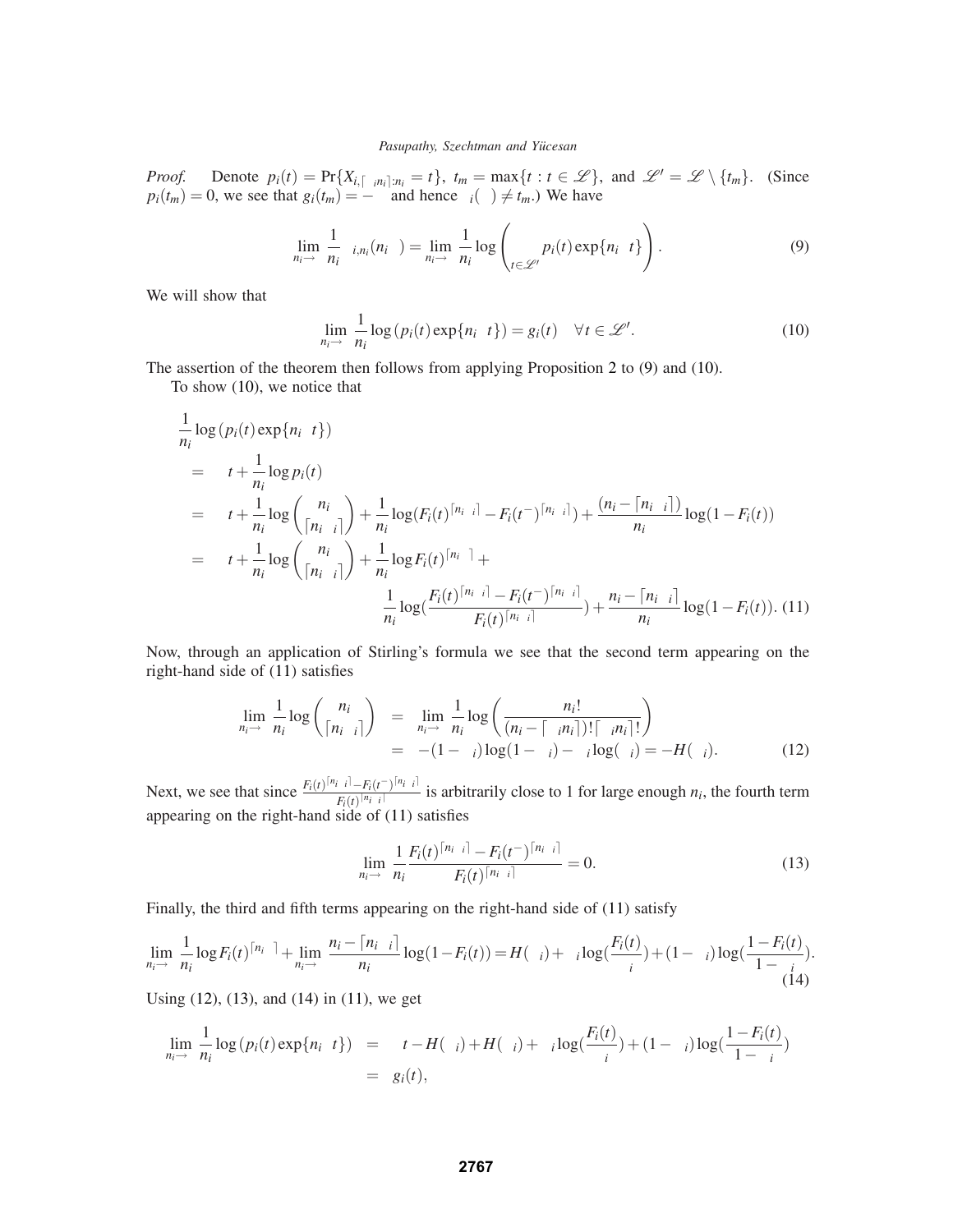and thus (10) holds.

#### **5 QUANTILE SELECTION**

Propositions 1 and 3 can be used to obtain an expression for the exponential decay rate of the incorrect selection probability, in terms of the sampling budget allocation. Let  $I_k(x) = \sup_{\theta} {\{\theta x - \Lambda_k(\theta)\}}$  be the rate function corresponding to population *k*. In the continuous setting, for *x* such that  $0 < F_k(x) < 1$ , Proposition 1 leads to

$$
x = \Lambda'_k(\theta)
$$
  
=  $\tau_k(\theta) + \tau'_k(\theta) \left[ \theta + \frac{\alpha_k}{F_k(\tau_k(\theta))} f_k(\tau_k(\theta)) - \frac{1 - \alpha_k}{1 - F_k(\tau_k(\theta))} f_k(\tau_k(\theta)) \right]$   
=  $\tau_k(\theta)$ ,

so that

$$
I_k(x) = \alpha_k \log \left( \frac{\alpha_k}{F_k(x)} \right) + (1 - \alpha_k) \log \left( \frac{1 - \alpha_k}{1 - F_k(x)} \right). \tag{15}
$$

A similar argument for the discrete case shows that Eq. (15) is valid there as well.

Let  $Z_n = (X_{i,\lceil \alpha_i n_i \rceil : n_i}, X_{j,\lceil \alpha_j n_j \rceil : n_j})$ . Then, as shown in Glynn and Juneja (2004), the rate function of  $(Z_n : n \ge 0)$  is given by  $p_iI_i(x_i) + p_jI_j(x_i)$ , and applying the Gärtner-Ellis Theorem results in

$$
G_{i,j}(p_i,p_j) = \inf_{x_i \ge x_j} \{ p_i I_i(x_i) + p_j I_j(x_j) \}.
$$

If  $F_i(q_m) < 1, \forall i \in \mathcal{A}$  and  $F_j(q_1) > 0, \forall j \in \mathcal{B}$  then the rate functions  $G_{i,j}(p_i, p_j)$  are finite for any feasible allocation  $p_i$ ,  $p_j$ . Furthermore, since  $I_k(x)$  is strictly decreasing for  $x < q_k$  and strictly increasing for  $x > q_k$ , we must have  $G_{i,j}(p_i, p_j) = \inf_x \{p_i I_i(x) + p_j I_j(x)\}.$ 

An optimal allocation **p** maximizes  $\min_{i \in \mathcal{A}, j \in \mathcal{B}} G_{i,j}(p_i, p_j)$ , which is the same as

maxζ

s.t.

$$
\zeta - G_{i,j}(p_i, p_j) \le 0, \ \forall i \in \mathscr{A} \text{ and } \forall j \in \mathscr{B}
$$

and

$$
\sum_{i=1}^d p_i \le 1, \quad p_i \ge 0.
$$

The first-order conditions are necessary for optimality (same argument as in Glynn and Juneja (2004)). They are

$$
\sum_{i \in \mathscr{A}} \frac{\partial G_{i,j}(p_i^*, p_j^*)}{\partial p_j} \lambda_{i,j} = \beta \quad \forall i \in \mathscr{A},
$$

$$
\sum_{j \in \mathscr{B}} \frac{\partial G_{i,j}(p_i^*, p_j^*)}{\partial p_i} \lambda_{i,j} = \beta \quad \forall j \in \mathscr{B},
$$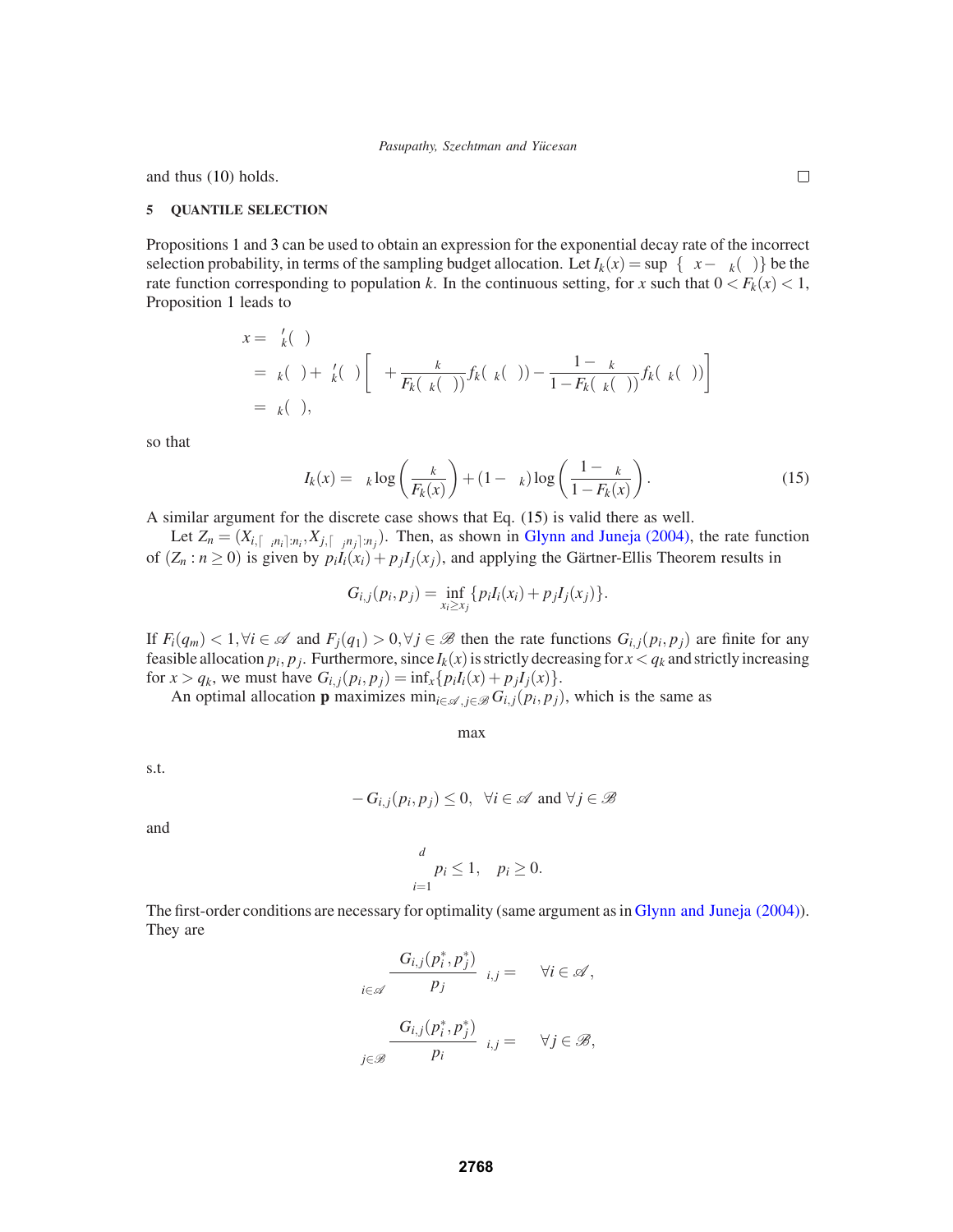$$
\sum_{i\in\mathscr{A},j\in\mathscr{B}}\lambda_{i,j}=1,
$$

and

$$
\lambda_{i,j}(\zeta - G_{i,j}(p_i^*, p_j^*)) = 0 \quad \forall i \in \mathscr{A}, \forall j \in \mathscr{B}
$$

where  $\lambda_{i,j} \geq 0$  for all  $i \in \mathcal{A}, j \in \mathcal{B}$ , and  $\beta \geq 0$ . It can be shown that

$$
\min_{j\in\mathscr{B}}G_{i,j}(p_i^*,p_j^*)=\zeta^*\quad\forall i\in\mathscr{A},
$$

and that

$$
\min_{i \in \mathscr{A}} G_{i,j}(p_i^*, p_j^*) = \zeta^* \quad \forall j \in \mathscr{B}.
$$

for some  $\zeta^* > 0$ .

### **5.1 Crossing a threshold**

Getting insights about the optimal allocation appears very difficult because we have a nested optimization problem. It is easier, however, to characterize the allocation that minimizes the probability of crossing a threshold  $c \in [q_m, q_{m+1}]$ . Let  $IS_c$  be the event  $(\bigcup_{i \in \mathcal{A}} X_{i, [\alpha_i n_i]:n_i} > c) \cup (\bigcup_{j \in \mathcal{B}} X_{j, [\alpha_i n_j]:n_j} < c)$ . Then we have

$$
P(IS) \leq P(IS_c) \leq \sum_{i \in \mathscr{A}} P(X_{i,\lceil \alpha_i n_i \rceil : n_i} > c) + \sum_{j \in \mathscr{B}} P(X_{j,\lceil \alpha_j n_j \rceil : n_j} < c).
$$

Using an argument similar to the one presented in Szechtman and Yücesan (2008), we get

$$
\frac{1}{n}\log\left(\sum_{i\in\mathscr{A}}P(X_{i,\lceil\alpha_in_i\rceil:n_i}>c)+\sum_{j\in\mathscr{B}}P(X_{j,\lceil\alpha_jn_j\rceil:n_j}
$$

as  $n \rightarrow \infty$ . Following Szechtman and Yücesan (2008), the optimal allocations are

$$
p_k = \frac{I_k^{-1}(c)}{\sum_{i \in \mathcal{A}} I_i^{-1}(c) + \sum_{j \in \mathcal{B}} I_j^{-1}(c)},
$$

leading to

$$
\lim_{n\to\infty}\sup\frac{1}{n}\log P(I\mathcal{S})\le-(\sum_{i\in\mathscr{A}}I_{i}^{-1}(c)+\sum_{j\in\mathscr{B}}I_{j}^{-1}(c))^{-1}.
$$

That is, the optimal threshold is the one that minimizes  $\sum_{i \in \mathcal{A}} I_i^{-1}(c) + \sum_{j \in \mathcal{B}} I_j^{-1}(c)$  over  $c \in [q_m, q_{m+1}]$ .

# **6 CONCLUDING REMARKS**

In this paper, we addressed the problem of identifying the populations that correspond to the *m* smallest quantiles by sampling independently from *d* populations. Using a large deviations framework, we characterized the optimal sampling (or budget allocation) scheme that minimizes the probability of incorrect selection given a sampling budget that grows to infinity. In particular, the optimal budget allocation arises as the solution of a 3-layer nested optimization problem. The threshold crossing